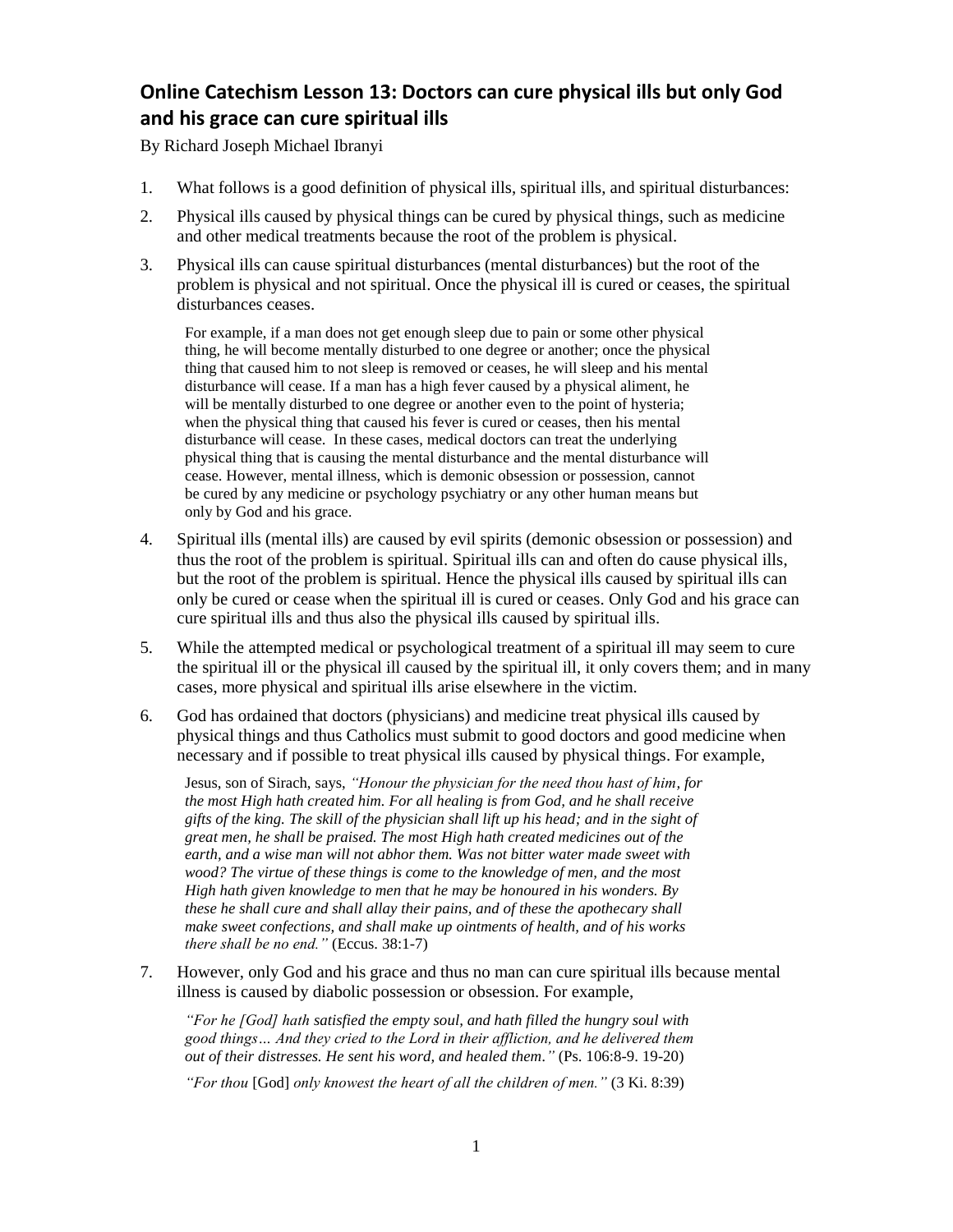In order to humble king of Babylon, Nabuchodonosor, God cursed him with madness by allowing him to be possessed by devils, after which God healed his him by casting out the devils: *"The same hour the word was fulfilled upon Nabuchodonosor, and he was driven away from among men and did eat grass like an ox; and his body was wet with the dew of heaven till his hairs grew like the feathers of eagles and his nails like birds' claws. Now at the end of the days, I Nabuchodonosor lifted up my eyes to heaven and my sense was restored to me; and I blessed the most High, and I praised and glorified him that liveth forever, for his power is an everlasting power, and his kingdom is to all generations."* (Dan. 4:30- 31)

Jesus healed many men who were mentally ill by driving out the devils that were causing their mental illness. For example, *"And when he was come forth to the land, there met him a certain man who had a devil now a very long time, and he wore no clothes, neither did he abide in a house but in the sepulchres… For he [Jesus] commanded the unclean spirit to go out of the man. For many times it seized him, and he was bound with chains and kept in fetters; and breaking the bonds, he was driven by the devil into the deserts… And they went out to see what was done; and they came to Jesus and found the man out of whom the devils were departed, sitting at his feet, clothed, and in his right mind."* (Lk. 8:27, 29, 35)

- 8. Hence psychology, psychiatry, pills, hypnosis, self-help groups like Alcoholics Anonymous, or anything else that claims to cure spiritual ills (mental illness) is a false god or a false religion and hence is idolatry and of the Devil: *"For they who promised to drive away fears and troubles from a sick soul were sick themselves of a fear worthy to be laughed at."* (Wis. 17:8)
- 9. The physical effects of mental illness can be medically treated but the mental illness itself cannot be successfully medically treated, as only God can cure spiritual ills. In most cases the attempted medical or psyoclogical treatment of mental illness make the victim even worse.
- 10. If medication that attempts to cure or abate mental illness is physically addictive, then the victim cannot stop right away from taking the medication and thus must wean off the medicine.
- 11. Financial compensation can be accepted for disability caused by mental illness as long as the mentally ill are not required to also accept medical help to so-call cure their mental illness.
- 12. It is a mortal sin of stealing to fake mental illness in order to get compensation. Many times God curses those who do so by allowing them to fall prey to the very mental illness that they pretended to have. Hence the go from pretending to be mentally ill to being mentally ill, as God allows devils to possess or obsess them.
- 13. In these end times many mental illnesses (such as PTSD) are invented and then become reality when men embrace them to be compensated by money or some other way or for sympathy. For example,

Post Traumatic Stress Disorder (PTSD) is an invented mental illness. Soldiers who fought in recent wars and claim to have PTSD to get compensation eventually get PSTD and thus get possessed by devils. There was no such thing as PTSD until these end times. The soldiers who served under Josue, King David, the Holy Roman Emperor Charlemagne, Attila the Hun, and during World War II never had or even heard of PTSD. It is only embraced by cowardly, effeminate, and lazy men. That is not to say that there were never cowardly and effeminate men who broke during combat, but it was rare and was not looked upon as a disease but as a sin that can be overcome, as some who broke repented of it and returned to brave service.

The psychiatric kooks also turn normal emotions (such as justified love, anger, hatred, and sadness) into mental illnesses. And the victims who fall prey to the lie